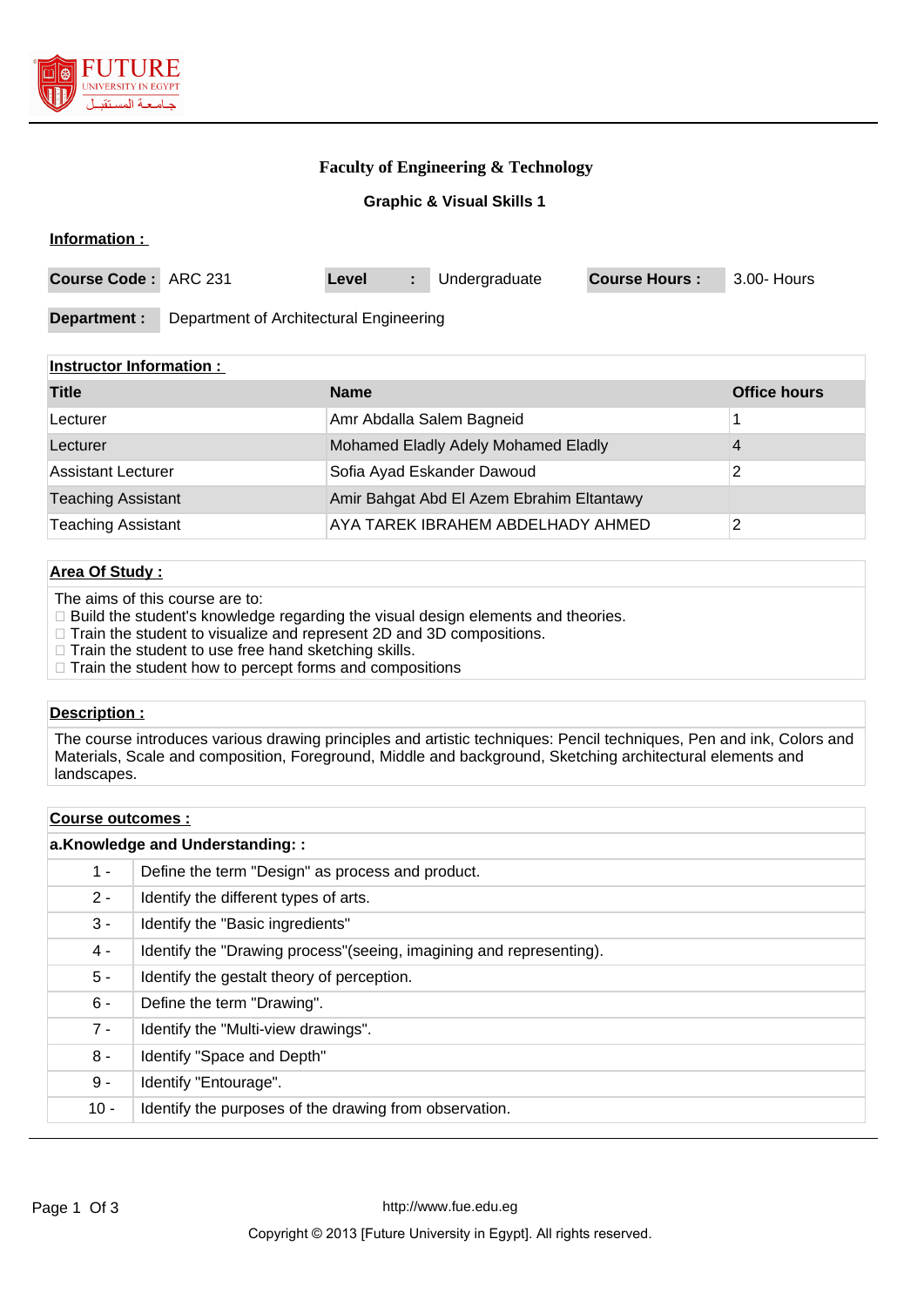

| $11 -$                                 | Identify the "Basic concepts "of light, shade and shadow.                                                 |  |  |  |  |
|----------------------------------------|-----------------------------------------------------------------------------------------------------------|--|--|--|--|
| $12 -$                                 | Learn how to draw and to use drawing effectively as an instrument in design.                              |  |  |  |  |
| b.Intellectual Skills::                |                                                                                                           |  |  |  |  |
| $1 -$                                  | Use drawing as a cognitive process that involves perceptive seeing and visual thinking.                   |  |  |  |  |
| $2 -$                                  | Analyze shapes and forms depending on proportions, ratios, positions and relation-ships.                  |  |  |  |  |
| $3 -$                                  | Evaluate, analyzing drawings from the visual point of view.                                               |  |  |  |  |
| $4 -$                                  | Justify decisions about choices of appropriate drawing techniques, media relevant to design stages.       |  |  |  |  |
| $5 -$                                  | Explore new drawing techniques and methods.                                                               |  |  |  |  |
| $6 -$                                  | Use relevant appropriate terms to discuss the fundamentals of visual arts.                                |  |  |  |  |
| c. Professional and Practical Skills:: |                                                                                                           |  |  |  |  |
| $1 -$                                  | Sketch freehand from observation, by pencils, ink pens and felt-tipped pens.                              |  |  |  |  |
| $2 -$                                  | Inscribe lines and laying down tonal values.                                                              |  |  |  |  |
| $3 -$                                  | Relate, draw and delineate the architectural orthogonal Multiview of simple small architectural projects. |  |  |  |  |
| d. General and Transferable Skills::   |                                                                                                           |  |  |  |  |
| $1 -$                                  | Use graphical means to communicate effectively.                                                           |  |  |  |  |

# **Course Topic And Contents :**

| <b>Topic</b>                                                 | No. of hours Lecture |   | <b>Tutorial / Practical</b> |
|--------------------------------------------------------------|----------------------|---|-----------------------------|
| Introduction and course orientation                          | 4                    | 2 | $\overline{2}$              |
| Pencil techniques- Values - Creating space and volume        | 4                    | 2 | 2                           |
| Ink techniques- Values - Creating space and volume           | 4                    | 2 | 2                           |
| Landscape drawings and entourage (pencil-ink)                | 8                    |   | 4                           |
| Pencil / ink Art work and silent nature                      | 8                    | 4 | 4                           |
| Pencil colors techniques + Art work + Architectural Drawings | 8                    | 4 |                             |
| watercolors techniques + Art work + Architectural Drawings   | 8                    | 4 | 4                           |
| Patterns/ optical illusion                                   | 8                    |   | 4                           |
| Collective art work project                                  | 8                    | 4 | 4                           |

| <b>Teaching And Learning Methodologies:</b> |
|---------------------------------------------|
| Lecture                                     |
| <b>Physical Maquette</b>                    |
| Assignment                                  |
| <b>Class Work</b>                           |

| <b>Course Assessment:</b>    |                                  |                    |
|------------------------------|----------------------------------|--------------------|
| <b>Methods of assessment</b> | <b>Relative weight % Week No</b> | <b>Assess What</b> |
| Assignments/Studio work      | 40.00                            |                    |
| Final exam:                  | 40.00                            |                    |